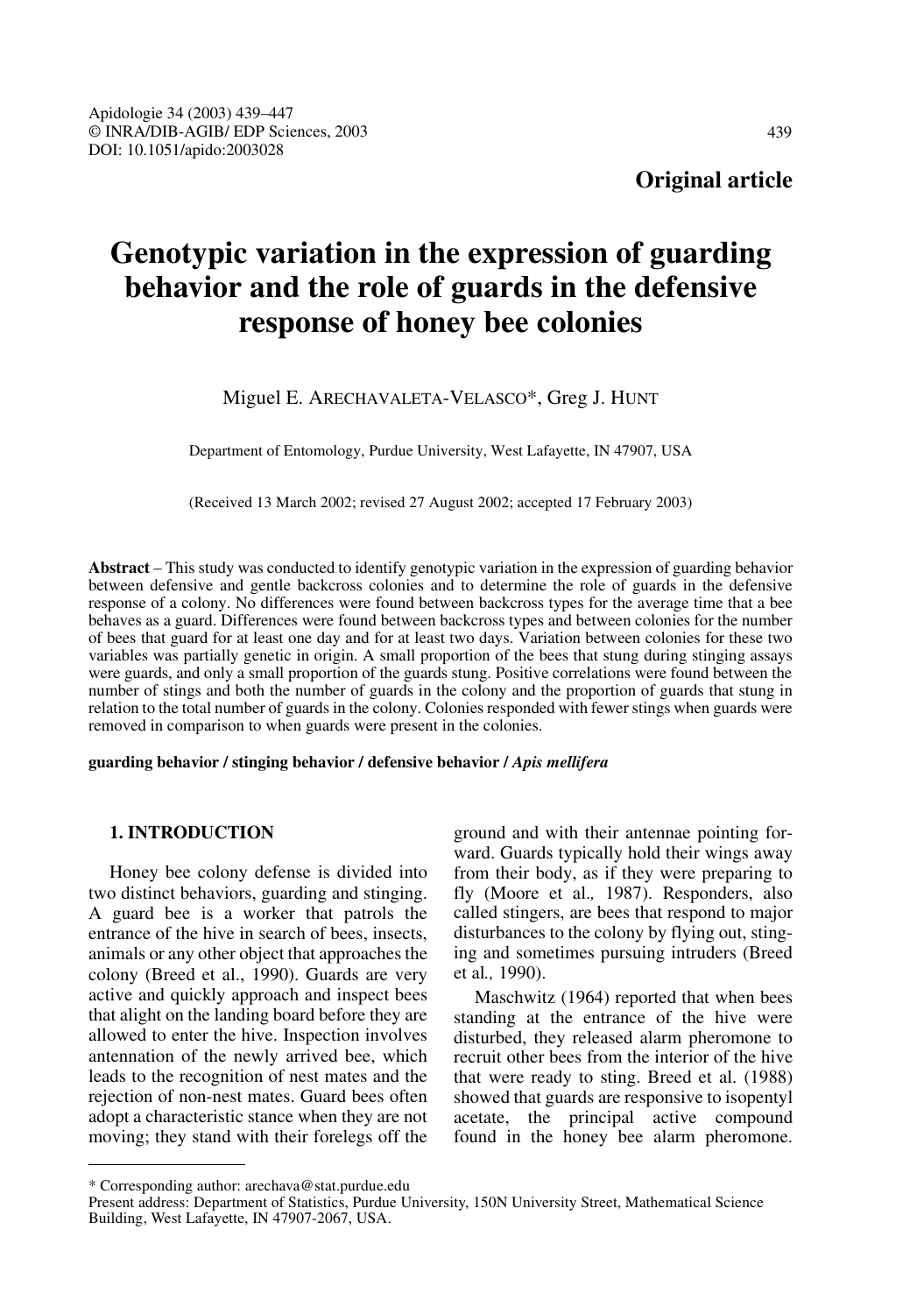A significant correlation was found between the time that a bee guards and the number of bees in a colony that react to alarm pheromone. This correlation may establish a link between guards and responders via alarm pheromone recruitment (Maschwitz, 1964; Moore et al., 1987).

Guarding behavior is influenced by the environment (Butler and Free, 1952; Ribbands, 1954; Breed and Rogers, 1991). Downs and Ratnieks (2000) found that guarding behavior, measured by number of guards and by the number of fights observed at the entrance of the hive, changes during a period of time depending on the robbing pressure from other colonies as a consequence of the presence or absence of nectar in the field.

Robinson and Page (1988) established that guard bees are a genetically non-random sample of the subfamilies in the colony, showing that the genotype of the workers influences the probability that a bee behaves as a guard in the colony. Breed et al*.* (1990) found that guards and responders are behaviorally differentiated groups of bees, and suggested that guarding behavior evolved as a mechanism to defend the colony against nest robbing by other invertebrates while mass stinging behavior of responders evolved as a result of vertebrate predation. In another study, Breed and Rogers (1991) using colonies classified either as high defensive or as low defensive, found that the expression of guarding behavior is influenced by colony genotype and is affected by the colony environment. Guards from the highly defensive colonies guarded for a longer period of time than the guards from the low defensive colonies.

Studies have been conducted to understand the genetics of stinging behavior (Stort, 1974, 1975a, b, c; Collins et al*.,* 1982, 1988; Guzmán-Novoa and Page, 1993, 1994; Hunt et al*.,* 1998; Guzmán-Novoa et al*.,* 2002). But little is known about the genetics of guarding behavior, the other component of honey bee colony defensive behavior. The objectives of this study were to (1) identify genotypic variation in the expression of guarding behavior of defensive and gentle backcrossed honey bee colonies and (2) determine the role that guard bees played in the defensive response of a colony.



**Figure 1.** Mating scheme used to produce colonies composed of backcross workers derived from a defensive colony and a gentle colony.

#### **2. MATERIALS AND METHODS**

#### **2.1. Experimental colonies**

Two honey bee (*Apis mellifera* L.) colonies were used for this study, one classified as high defensive and one classified as low defensive. The two colonies were selected among 90 colonies based on their relative defensiveness measured by a rating method (Arechavaleta and Guzmán-Novoa, 1996; Hunt et al*.,* 1998; Guzmán-Novoa et al*.,* 2002). A queen was reared from the defensive colony and was artificially inseminated with the semen of three of her brothers. From this queen a daughter queen was reared and inseminated with the semen of a drone from the gentle colony. From this daughter queen, twelve hybrid queens were reared and divided into two groups. Six queens were singledrone artificially inseminated with drones from the defensive colony and six queens were single-drone artificially inseminated with drones of the gentle colony in order to produce two types of colonies composed of backcross workers (Fig. 1).

Each queen was introduced into a small colony made of three frames of brood, two frames of honey and approximately 1.5 kg of bees. The colonies were kept in single deep Langstroth hives in the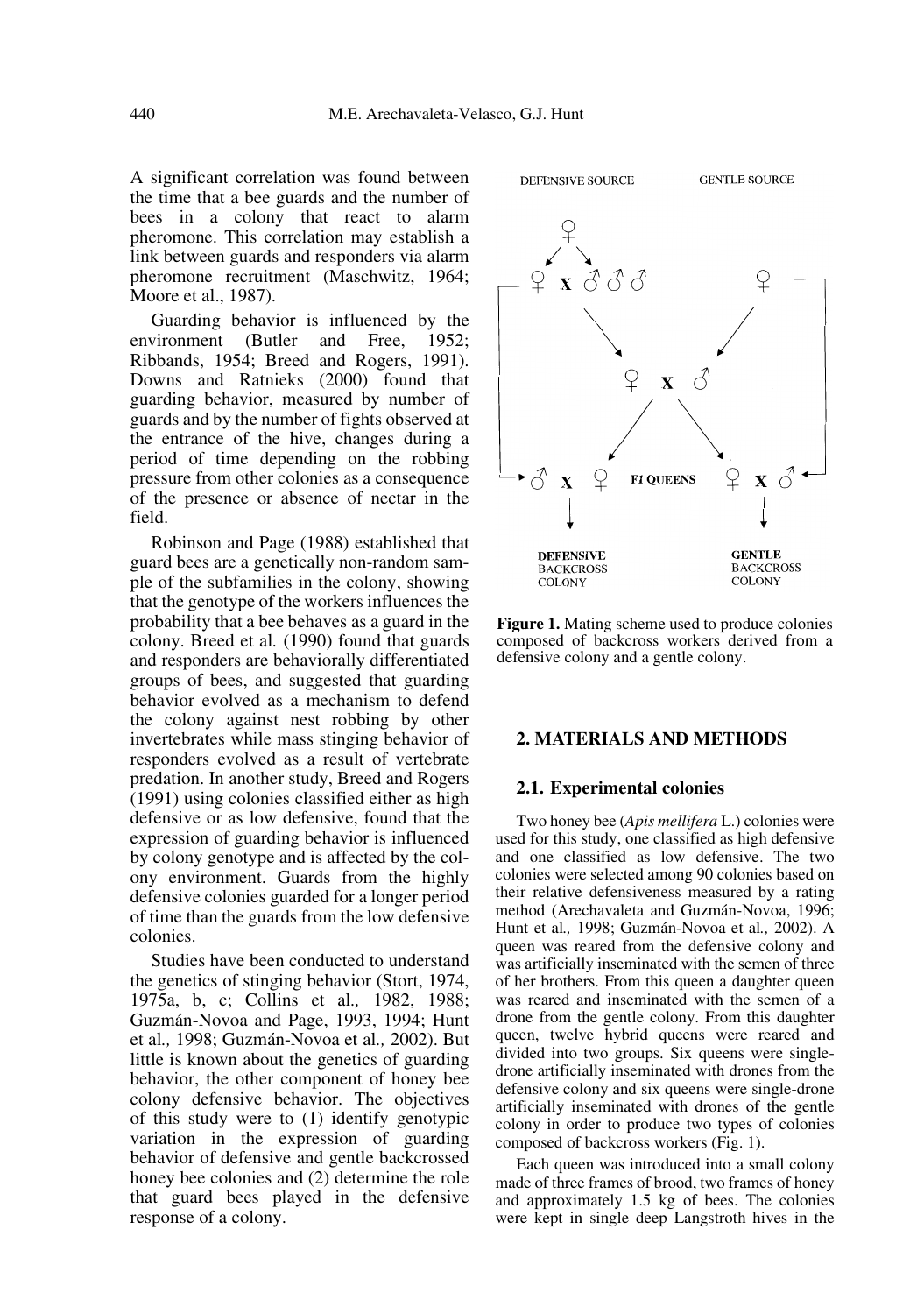same apiary. All colonies were managed the same way for a period of 60 days prior to the beginning of the experiments to allow time for workers in the colony to be replaced by daughters of the inseminated queens. During this period, three queens of the gentle backcross were lost, so the experiments were conducted with six defensive and three gentle backcross colonies. All colonies were approximately the same size measured by the number of frames covered with bees and the number of frames with brood. A Kruskall-Wallis test was performed on data collected at the beginning and at then end of the experiments (Steel and Torrie, 1988) to compare these parameters between colonies.

#### **2.2. Expression of guarding behavior**

#### *2.2.1. Duration of guarding*

Each colony was observed for a period of 40 minutes on the same day and all the bees performing guarding behavior at the entrance of the hive were marked on their thorax with a dot of enamel paint. Different colors were used for each hive. The number of bees marked from each colony was recorded. The colonies were observed for a period of 30 minutes each day for the next 14 days and the number of marked bees that continued guarding in each colony was recorded for each day. Two repetitions of this procedure were performed. The average number of days that a bee guarded for each backcross type was estimated and a *t*-test was performed to compare the means of the two types of backcross colonies.

# *2.2.2. Number of guards*

In a second set of experiments each colony was observed for a period of 30 minutes and the guards observed at the entrance of each hive were counted and marked with enamel paint. Twenty-four hours later, marked bees that continued to guard were counted to determine the number of guards that performed the behavior for at least two days. This procedure was repeated on five different occasions, allowing a 24 h period between each repetition. To identify genotypic differences in the number of bees that guarded for at least one day and for at least two days between backcross types and between colonies, data were analyzed using an analysis of variance under a nested design.

To identify genotypic and environmental effects in the expression of guarding behavior, an analysis of variance components was performed under a complete random design counting for the effect of the queen that headed each colony (Van Vleck, 1993; Lynch and Walsh, 1998). The genotypic variance was estimated from the variation due to the queen effect and was estimated using the intraclass correlation. The environmental variance was estimated by the variance of the error in the model (Falconer, 1989; Kearsy and Pooni, 1996). The queens that headed the backcrossed colonies shared the same queen mother and drone father. Consequently, the queens were super-sisters that had an average genetic relationship of at least 0.75. Therefore, the variation between the colonies will be genetic in origin under the same environmental conditions.

# **2.3. Role of guards during colony stinging response**

Another set of experiments was performed using the same nine colonies to determine the role that guard bees play in the defensive response of a colony. The colonies were observed for a period of 30 minutes and all the bees performing guarding behavior were marked with a dot of enamel paint on their thorax. Different colors were used for each of the colonies. The number of guards marked from each colony was recorded.

Four hours after the guards of the last colony were marked, the defensive behavior of each colony was tested using a stinging behavior assay (Villa, 1988; Guzmán-Novoa and Page, 1993). In this test, a  $10 \times 10$  cm piece of black suede impregnated with 5 µL of 98% isopentyl acetate (Sigma<sup>®</sup> Cat. No. 11,267-4) and attached to the end of a one meter stick was waved by hand in a rhythmic way approximately 10 cm from the entrance of the hive. The bees were allowed to sting the patch for 60 seconds after the first sting. If no stinging occurred, the test was terminated after 120 seconds. After this period, the piece of suede was introduced into a plastic bag. Five repetitions of the marking and testing process were performed with a 48 h period between repetitions.

The number of stings in the piece of suede was recorded in order to measure the defensiveness of each colony. The number of marked bees that stung the patch was recorded in order to estimate the proportion of guards in relation to the total number of bees that stung. A ratio between the marked guards and those that responded by stinging the piece of suede was calculated.

A *t*-test to compare the means of the two types of backcross colonies, and an analysis of variance under a complete random design were performed to look for differences between colonies for the variables: total number of stings, proportion of guards that stung in relation to the total number of bees that stung and the proportion of guards that stung in relation to the total number of guards marked.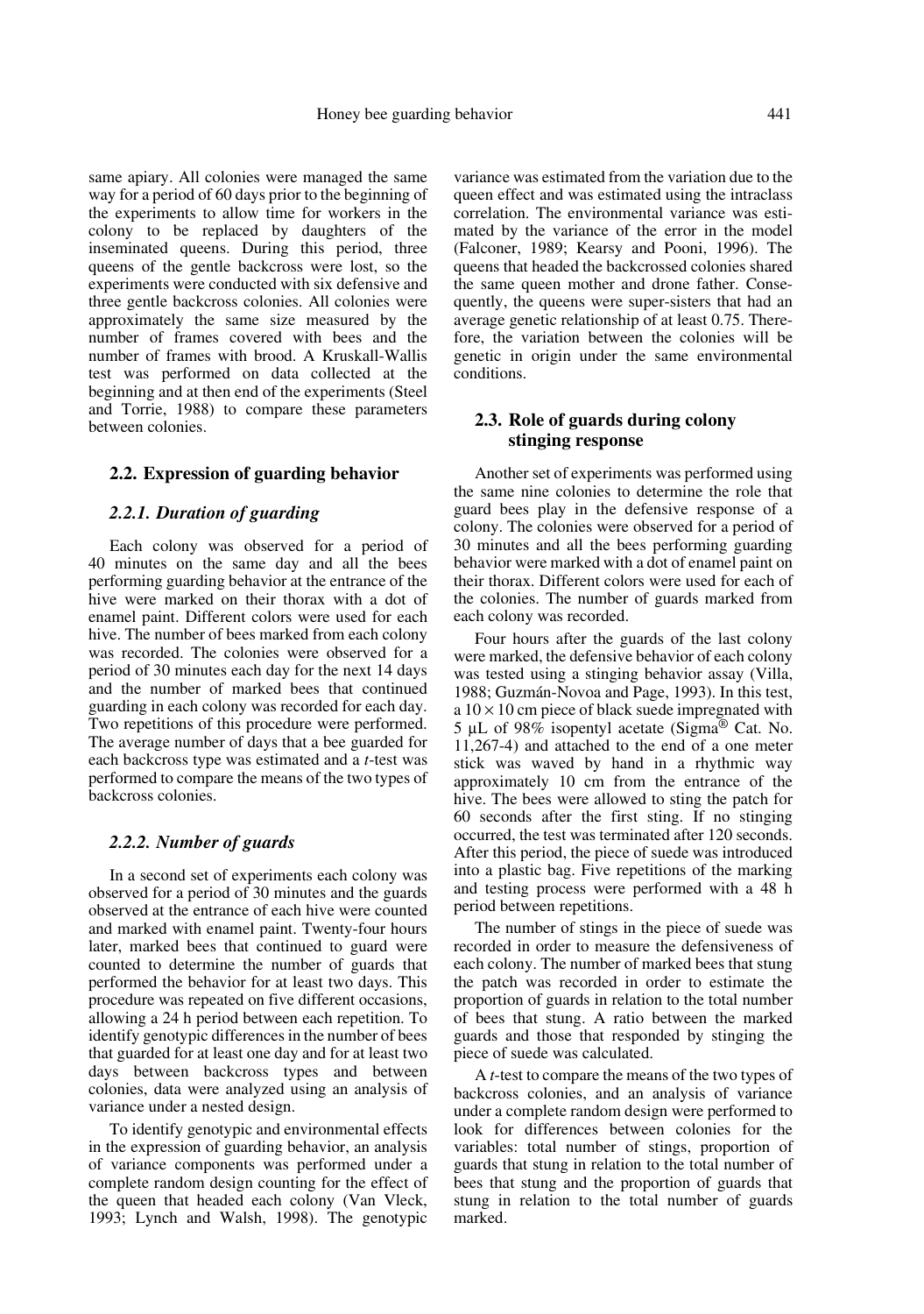A correlation analysis was performed between the number of stings in the suede patch and the number of guards marked, the proportion of guards that stung in relation to the total number of bees that stung and the proportion of guards that stung in relation to the total number of guards marked.

## **2.4. Influence of guards on the stinging response of honey bee colonies**

To analyze the effect that guards have on the defensive response of the colonies, the stinging behavior of the experimental colonies was tested with and without removal of guards. Each colony was observed for a period of 30 minutes and all guard bees at the entrance of the hive were removed from the colony using a pair of tweezers. Four hours after the guards of the last colony were removed, the stinging behavior of the colonies was tested using the flag test as described previously. Forty-eight hours later, the stinging behavior of the colonies was tested without removing guards. Three repetitions of this procedure were performed. A paired *t*-test was used to look for differences in the number of stings deposited in the flag by the bees when guards were present in the colony and when guards were removed.

## **3. RESULTS**

## **3.1. Experimental colonies**

No differences were found between colonies during the time of the experiments for the number of frames with brood  $(H = 9.21$ ; df =  $8: P > 0.05$  and for the number of frames covered with bees  $(H = 11.04$ ;  $df = 8$ ;  $P > 0.05$ ).

# **3.2. Expression of guarding behavior**

# *3.2.1. Duration of guarding*

No differences were found between the two types of backcross colonies for the average number of days that a bee performed guarding behavior in the colony ( $t = 0.46$ ; df = 1201;  $P = 0.65$ ). The guards of the defensive backcross colonies performed the behavior for 1.98 days on average while the guards of the gentle backcross guarded for a mean period of 1.92 days. Of the total number of bees marked  $(n = 1203)$  in all the colonies, 71.99% guarded for only one day, 7.75% guarded for two days, and less than 1% guarded for eight days or more (Fig. 2).



**Figure 2.** Frequency distribution of marked guards  $(n = 1203)$  for the number of days that an individual bee performed guarding behavior.

#### *3.2.2. Number of guards*

Differences were found for the number of bees that guarded for at least one day between backcross types  $(F = 11.43; df = 1, 36; P <$  $0.005$ ) and between colonies (F = 5.37; df = 7, 36;  $P < 0.001$ ). The mean number of guards observed per day in the colonies of the defensive backcross was  $112.8 \pm 32.0$  and the mean of the gentle backcrossed colonies was  $84.8 \pm 38.5$  (Fig. 3).

More bees guarded for at least two days in the defensive backcrossed colonies than in the gentle backcrossed colonies.  $(F = 6.91; df =$ 1, 36;  $P < 0.05$ ). The mean number of bees that guarded for at least two days were  $22.83 \pm 9.5$ and  $16.33 \pm 9.9$  for the defensive backcrossed and the gentle backcrossed colonies respectively (Fig. 4). There were also differences between the colonies nested into backcross type for this variable  $(F = 4.24; df = 7, 36;$  $P < 0.005$ ).

The analysis of variance components showed that 50.6% of the variation for the number of bees that guarded for at least one day and 41.7% of the variation for the number of bees that guarded for at least two days was related to the queen effect. The variation due to the queen effect is an estimator of the genotypic variance, which includes additive,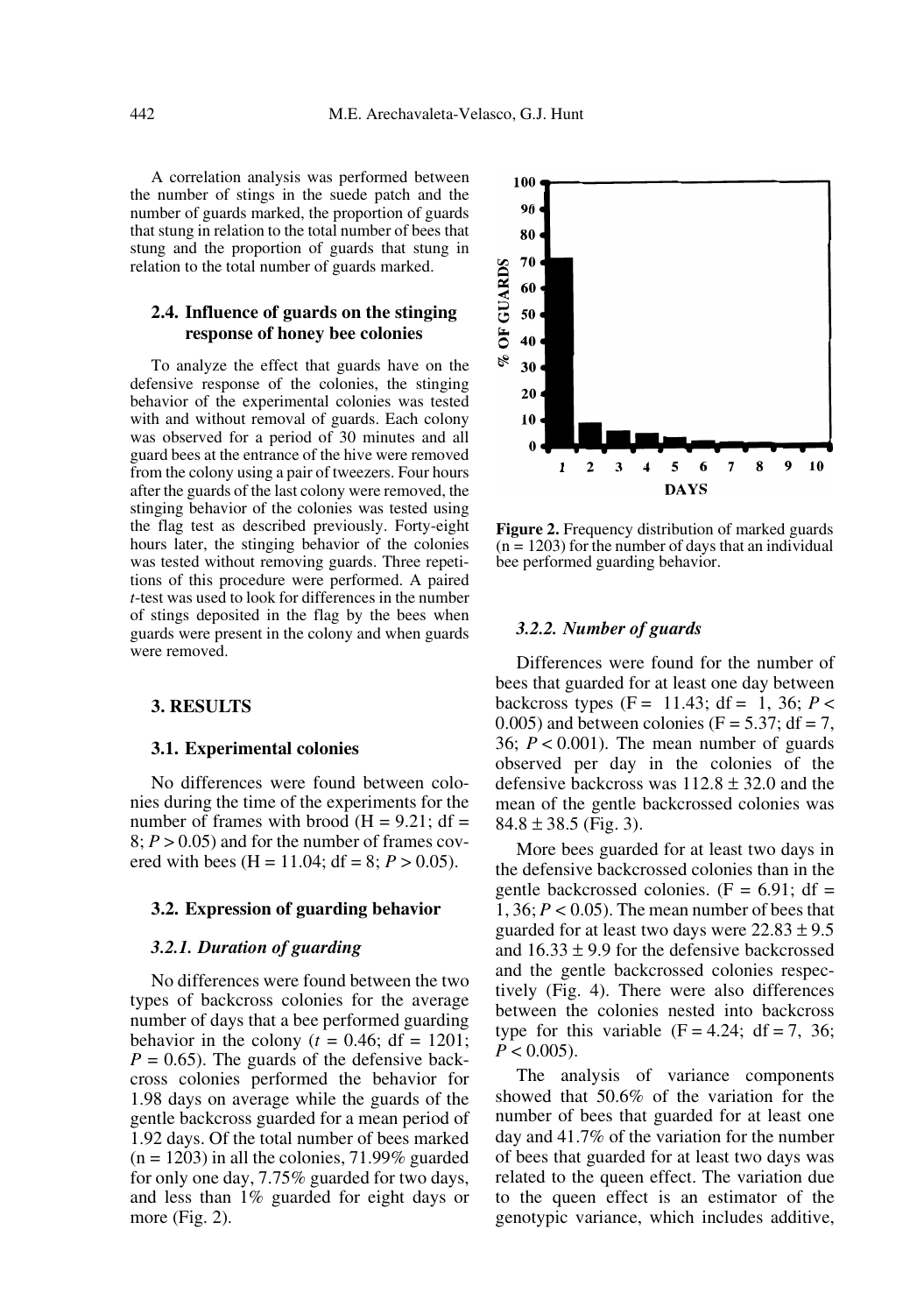

**Figure 3.** Average number of bees performing guarding behavior for at least one day. Defensive backcross colonies have significantly more bees guarding than gentle backcross colonies ( $F = 11.43$ ;  $df = 1$ ,  $36$ ;  $P < 0.005$ ). Different letters indicate differences between the means of the two types of backcross colonies, based on ANOVA and LSM tests.



**Figure 4.** Average number of bees performing guarding behavior for at least two days. Defensive backcross colonies have significantly more bees guarding than gentle backcross colonies  $(F = 6.91)$ ;  $df = 1$ ,  $36$ ;  $P < 0.05$ ). Different letters indicate differences between the means of the two types of backcross colonies, based on ANOVA and LSM tests.

dominant and epistatic components, under the assumption that the colony environments are equal. The variance attributed to the error in

**Table I.** Genotypic and environmental variance components for the number of bees performing guarding behavior for at least one day and at least two days. Figures in parentheses are the proportion of the phenotypic variance explained by the variance source.

| <b>Variance</b><br>source | One day guards Two day guards<br>estimator | estimator     |  |
|---------------------------|--------------------------------------------|---------------|--|
| Genotypic                 | 703.27 (50.6%)                             | 43.65 (41.7%) |  |
| Environmental             | 686.01 (49.4%)                             | 61.13(58.3%)  |  |
| Phenotypic                | 1389.27 (100%)                             | 104.78 (100%) |  |

the model is an estimator of the environmental variance (Tab. I).

# **3.3. Role of guards during colony defensive response**

No differences were found between the two types of backcross in the number of bees that stung the suede flag ( $t = 0.58$ ; df = 43;  $P > 0.05$ , but there were significant differences between the colonies ( $F = 2.45$ ; df = 8, 36;  $P < 0.05$ ). The mean number of bees that stung from the defensive backcross was  $96.5 \pm$ 67.5 and the mean for the gentle backcross was  $108.8 \pm 65.2$ .

No differences were found for the proportion of guards that stung in relation to the total number of bees that stung between backcrosses ( $t = 0.88$ ; df = 43;  $P > 0.05$ ) or between colonies (F = 1.61; df = 8, 36;  $P > 0.05$ ). The average proportion of guards that stung of the total number of bees that stung was 2.3% for the defensive backcross and 1.4% for the gentle backcross colonies. For the proportion of guards that stung in relation to the total number of guards marked, no differences were found between backcross types  $(t = 0.61)$ ;  $df = 43$ ;  $P > 0.05$ ), but differences were found between colonies for this variable  $(F = 2.26)$ .  $df = 8$ , 36;  $P < 0.05$ ). The mean proportion for the defensive backcross colonies was 2.5% and the mean proportion for the gentle backcross colonies was 1.9%.

Positive correlations were found between the number of stings that the bees deposited in the suede flag with the number of guards marked at the entrance of the hives  $(r = 0.41)$ ;  $n = 45$ ;  $P < 0.01$ ) and between the number of stings in the flag with the proportion of guards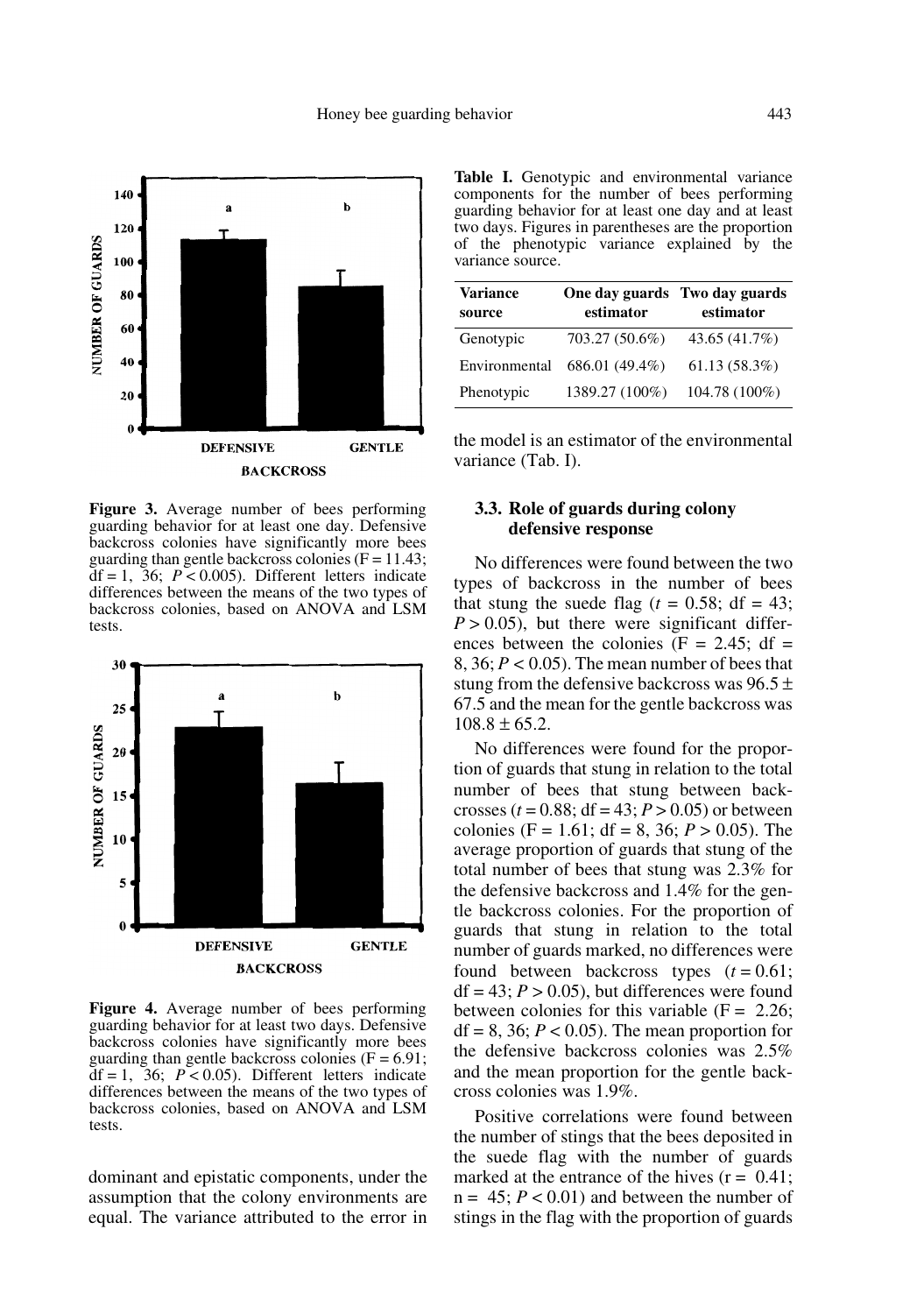**Table II.** Correlation (r) coefficients of the number of bees that stung during defensive behavior tests with the total number of guards in the colony, with the proportion of guards that stung in relation to the total number of guards and with the proportion of guards that stung in relation to the total number of bees that stung.

| <b>Characteristic</b>                                                                | n   | r    |                |
|--------------------------------------------------------------------------------------|-----|------|----------------|
| Total number of guards                                                               | 45. |      | 0.41 0.0058    |
| Proportion of guards that stung<br>in relation to total number of<br>guards          |     |      | 45 0.46 0.0015 |
| Proportion of guards that stung<br>in relation to total number of<br>bees that stung | 45. | 0.28 | 0.066          |

that stung in relation to the total number of guards marked ( $r = 0.46$ ;  $n = 45$ ;  $P < 0.001$ ). But no correlation was found between the number of bees that stung and the proportion of guards that stung in relation to the total number of bees that stung  $(r = 0.28; n = 45;$  $P > 0.05$ ) (Tab. II).

## **3.4. Influence of guards on the defensive response of honey bee colonies**

Significant differences ( $t = 3.74$ ; df = 26;  $P < 0.001$ ) were found in the number of bees that stung when guards were removed four hours before the test compared to tests in which the guards were not removed. The average number of bees that stung was 85.3 when the guards were removed and 127.5 when the guards where not removed (Fig. 5).

## **4. DISCUSSION**

The average number of days that a bee guarded in this study was similar to that of other studies (Moore et al*.,* 1987; Breed et al*.,* 1988). The bees in this study guarded 1.9 days on average after having been marked. In our study no differences were found between the defensive backcross and the gentle backcross colonies for the mean number of days that a bee guards. Breed and Rogers (1991) found differences between two groups of colonies, one classified as high defensive and one as low defensive.

The method used in this study to determine the time that a bee behaves as a guard could



**Figure 5.** Average number of bees that stung with or without removing guards from the colonies. Colonies deposited a higher number of stingers during the defensive tests when guards were present in the colonies than when guards were removed  $(t = 3.74; df = 26; P < 0.001)$ . Different letters indicate differences between the means of the colonies based on a paired *t*-test.

under-estimate the number of days that a bee guarded. However, results of this and other studies (Moore et al*.,* 1987; Breed and Rogers, 1991) indicate that most bees perform guarding behavior for only one day and that the average number of days that a bee guards is close to two days. The differences detected in the present study for the number of bees that guarded for at least one day and for the number of bees that guarded for at least two days between backcross types and between colonies indicate that the genotype of a colony influences the expression of guarding behavior. Defensive backcross colonies had more bees guarding than gentle backcross colonies, even tough they were approximately of the same size.

The differences observed in the number of guards were due to the genetic composition of the colonies. The analysis of variance components indicated that part of the phenotypic variation in the number of bees that guarded for at least one day and for the bees that guarded at least two days was attributed to genotypic effects and also indicates that environmental effects are important. Other studies also have indicated that the environment had an important effect on the expression of guarding behavior (Butler and Free, 1952; Ribbands,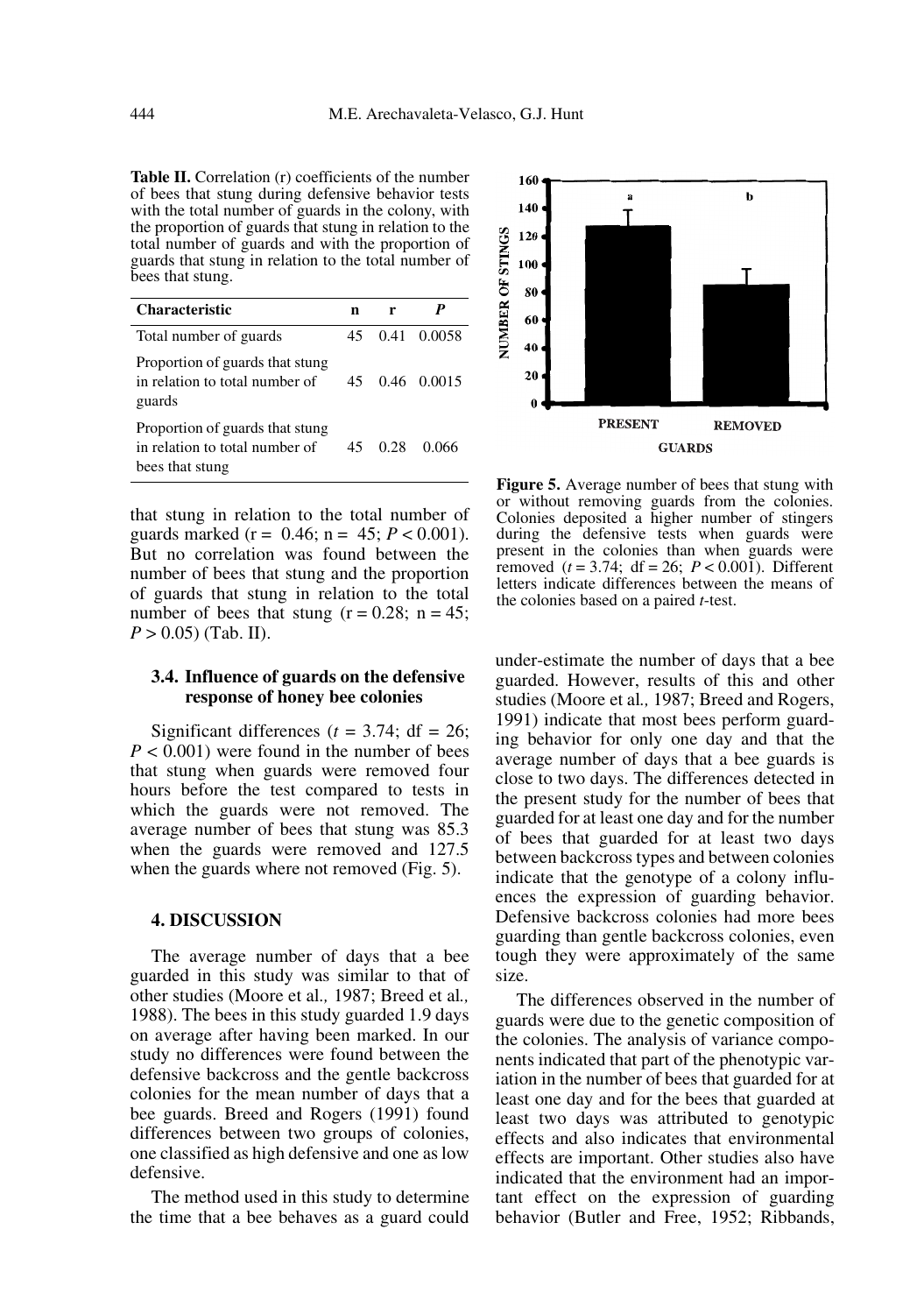1954; Breed and Rogers, 1991; Downs and Ratnieks, 2000). The estimator for the genotypic variance calculated in this study could be over-estimated due to the small sample size and due to the fact that the mating scheme used to produce the backcross colonies include mating of individuals that were genetically related.

High variation was found among the experimental colonies in the number of stings deposited during the defensive tests, as was found in previous studies (Stort, 1974, 1975a, b, c; Collins et al*.,* 1982, 1988; Villa, 1988; Guzmán-Novoa and Page, 1993, 1994). But no differences were detected in the numbers of stings deposited by both types of backcross colonies. These results suggest that some degree of dominance exists in the expression of stinging behavior. Other studies also reported genetic dominance for colony stinging responses (Stort 1974, 1975a; Guzmán-Novoa and Page, 1993, 1994; Guzmán-Novoa et al., 2002).

The stinging response of the colonies showed a positive correlation with the number of guards observed at the entrance of the hives. High defensive colonies tended to have more bees guarding than colonies that had a lower defensive response. Based on the genetic structure of the experimental colonies these results indicate that a genetic correlation exists between these two traits and that genes that influence stinging behavior also influence guarding behavior. Recent studies found that a quantitative trait locus (*sting-1*) that influences stinging behavior, that was mapped as a colony trait (Hunt et al*.*, 1998) also influences the expression of guarding behavior in individual honey bees (Guzmán-Novoa et al., 2002; Arechavaleta-Velasco et al*.*, 2003).

Less than three percent of the bees that stung the flag were guards indicating that guards and stingers played different roles during the defensive response of a colony. Breed et al. (1990) reported that guards and stingers were two different groups of bees, but our results also showed that some of the guards flew out and respond by stinging when a colony was disturbed. A relatively small proportion of the guards stung, but a positive correlation was found between the proportion of the guards that stung and the total number of bees that stung the flag.

The colonies showed a lower defensive response when bees performing guarding behavior were removed from the colony. The variation in the defensive level of the colonies with or without guards suggests that guards play an active role in the defensive response of a honey bee colony. The fact that the number of guards in the colony and the stinging response of a colony were positively correlated is also evidence that guards influence the defensive response of a colony. It is not clear exactly what role the guards play. Guards in our study were extremely agitated and active on the landing board when colonies were disturbed during the flag tests. One hypothesis is that guards recruit other bees to react to a disturbance, possibly through alarm pheromone. One of the major functions of alarm pheromone is to recruit bees from the interior of the hives, increase flight activity and enhance response to moving objects (Maschwitz, 1964; Wager and Breed, 2000). Some of the guards in our study flew out and stung. Guards could provide both visual and chemical cues to stingers in order to recruit them to respond to an object during honey bee colony defense. These results show that guards are involved in the defensive response of a colony and that guards participate in such a way that their presence, their number, and the proportion of them that react by stinging influence the intensity of the stinging response of a colony.

# **ACKNOWLEDGMENTS**

This work was funded with grants from NIH R29 GM54850 and USDA 2001-35302-10137. We thank Ernesto Guzmán-Novoa for critical review of this manuscript. We thank Tom Glenn for his help with the instrumental inseminations and also to Damon Hall and Christine Emore for their assistance in various ways.

**Résumé** – **Variation génotypique du comportement des gardiennes et leur rôle dans les réactions de défense des colonies d'abeilles domestiques.** Cette étude avait pour but d'identifier la variation génotypique du comportement des gardiennes entre colonies rétrocroisées d'abeilles (*Apis mellifera* L.) agressives et d'abeilles douces et de déterminer le rôle joué par les gardiennes dans la réaction de défense de la colonie. Les colonies rétrocroisées ont été produites en inséminant artificiellement avec un seul mâle des reines F1. Les mâles provenaient soit d'une colonie agressive, soit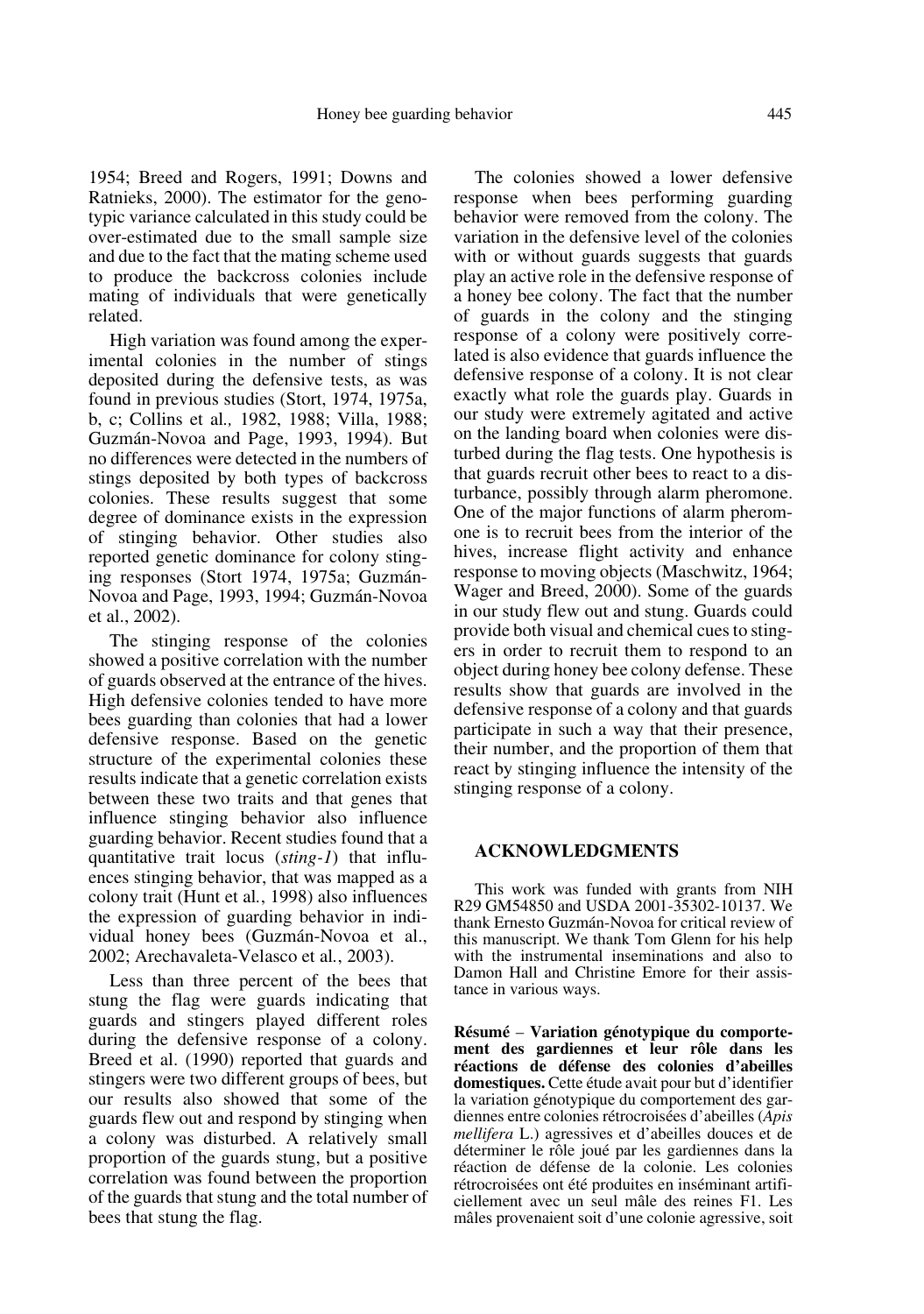d'une colonie douce. On a utilisé 6 colonies rétrocroisées avec la colonie source agressive et trois avec la colonie source douce (Fig. 1). Aucune différence n'a été trouvée entre les colonies rétrocroisées en ce qui concerne le nombre moyen de jours durant lequel une abeille était gardienne. La plupart des abeilles n'étaient gardiennes qu'un seul jour (Fig. 2). Des différences significatives ont été trouvées entre colonies rétrocroisées d'une part et entre colonies du même type d'autre part en ce qui concerne le nombre d'abeilles qui étaient gardiennes au moins un jour (Fig. 3) et au moins deux jours (Fig. 4). L'analyse des composantes de la variance montre qu'une partie de la variation est d'origine génétique (Tab. I). Le nombre d'abeilles qui ont piqué le morceau de cuir lors du test de défense est positivement corrélé au nombre de gardiennes à l'entrée des ruches et à la proportion de gardiennes qui piquaient (Tab. II). Moins d'abeilles piquaient lorsque les gardiennes étaient retirées des colonies 4 h avant les tests de piqûre (Fig. 5). Nos résultats montrent des effets du génotype dans la variation entre colonies pour le nombre d'abeilles faisant office de gardiennes durant au moins 1 et 2 j. La réaction de défense des colonies montre une corrélation positive avec le nombre de gardiennes dans les ruches. Ces résultats indiquent l'existence d'une corrélation génétique pour ces deux caractères. Une proportion relativement faible de gardiennes a piqué, mais une corrélation positive a été trouvée entre la proportion de gardiennes qui piquaient et le nombre total d'abeilles qui piquaient. Les colonies ont présenté une moindre réaction de défense lorsque les gardiennes avaient été retirées de la colonie. Ceci prouve que les gardiennes sont impliquées dans la réaction de défense de la colonie et qu'elles y participent par le fait que leur présence, leur nombre et la proportion d'entre elles qui réagissent par piqûre influencent l'intensité de la réaction de défense de la colonie.

### *Apis mellifera* **/ comportement de défense / comportement de piqûre / gardienne**

**Zusammenfassung** – **Genotypische Variationen im Verhalten von Wächtern und ihre Rolle bei Verteidigungsreaktionen von Völkern der Honigbienen.** Es wurde die genotypische Variation im Verhalten der Wächter zwischen verteidigungsstarken und auf Sanftmut gezüchteten Linien der Honigbienen (*Apis mellifera* L.) sowie die Rolle der Wächterbienen bei Verteidigungsreaktionen untersucht. Die Völker wurden durch Rückkreuzung von Königinnen mit einem Drohn durch instrumentelle Besamung erzeugt. Die Drohnen stammten von F1 Königinnen aus einem verteidigungsstarken Volk. Sechs Völker wurden mit verteidigungsstarkem und drei mit sanftem Ausgangsmaterial rückgekreuzt (Abb. 1). Die durchschnittliche Dauer des Wachens wurde zwischen den Rückkreuzungen verglichen. Die Anzahl der Wächterbienen wurde über mindestens einen Tag bzw. über zwei Tage bei einem rückgekreuzten Volk und innerhalb der Völker verglichen.

Um die Rolle der Wächterbienen bei der Verteidigungsreaktion zu bestimmen, wurde das Verteidigungsverhalten der Bienenvölker mit einer "Probe für Stechverhalten" getestet. Zur Zeit des Tests wurde die Anzahl der Wächter pro Volk, die Anzahl der stechenden Wächter und die Gesamtzahl der stechenden Bienen pro Volk gezählt. Zusätzlich wurde das Stechverhalten der Völker mit und ohne Wächterbienen getestet. Es ergaben sich keine Unterschiede zwischen den Rückkreuzungen bezüglich der mittleren Anzahl von Tagen, die eine Bienen ihren Wächterdienst versieht. Die meisten Bienen sind nur für einen Tag Wächter (Abb. 2). Signifikante Unterscheide ergaben sich zwischen den Rückkreuzungen und den Völkern in der Anzahl der Bienen, die mindestens einen Tag (Abb. 3) bzw. mindestens zwei Tage Wächter waren (Abb. 4). Die Analyse der variablen Komponenten zeigte, dass ein Teil der Variation auf genetischem Ursprung beruhte (Tab. I). Die Anzahl der stechenden Bienen korrelierte positiv mit der Anzahl der Wächter beim Stockeingang und mit dem Anteil der stechenden Wächter (Tab. II). Vier Stunden nach Entfernung der Wächter stachen weniger Bienen als beim Test mit Wächtern (Abb. 5). Unsere Ergebnisse zeigen einen genotypischen Effekt in der Variation zwischen Völkern bei der Anzahl der Bienen, die mindestens für ein oder zwei Tage Wächterdienst versahen. Die Verteidigungsreaktion der Völker zeigte eine positive Korrelation zu der Anzahl der Wächter in den Völkern. Daraus ergibt sich eine genetische Korrelation zwischen diesen beiden Merkmale. Ein relativ kleiner Teil der Wächter stach, aber es wurde eine positive Korrelation zwischen dem Anteil der stechenden Wächter und der Gesamtzahl der stechenden Bienen gefunden. Völker zeigten eine geringere Verteidigungsreaktion, wenn die Wächter entfernt waren. Diese Ergebnisse zeigen, dass die Wächter in der Verteidigungsreaktion beteiligt sind und dass Wächter dadurch partizipieren, dass ihre Präsenz, ihre Anzahl und ihr Anteil an stechenden Bienen die Intensität des Stechverhaltens eines Volkes beeinflussen.

**Verhalten von Wächterbienen / Stechverhalten / Verteidigungsverhalten /** *Apis mellifera*

## **REFERENCES**

Arechavaleta-Velasco M.E., Guzmán-Novoa E. (1996) Evaluación de la Defensividad de las Colonias de Abejas *Apis mellifera* L. por medio del Método de Apreciación, [Evaluation of honey bee *Apis mellifera* L.; defensiveness with a rating method.], in: Proc. IX Seminario Americano de Apicultura, Veracruz, Ver., Mexico, SAGAR, 3 p.